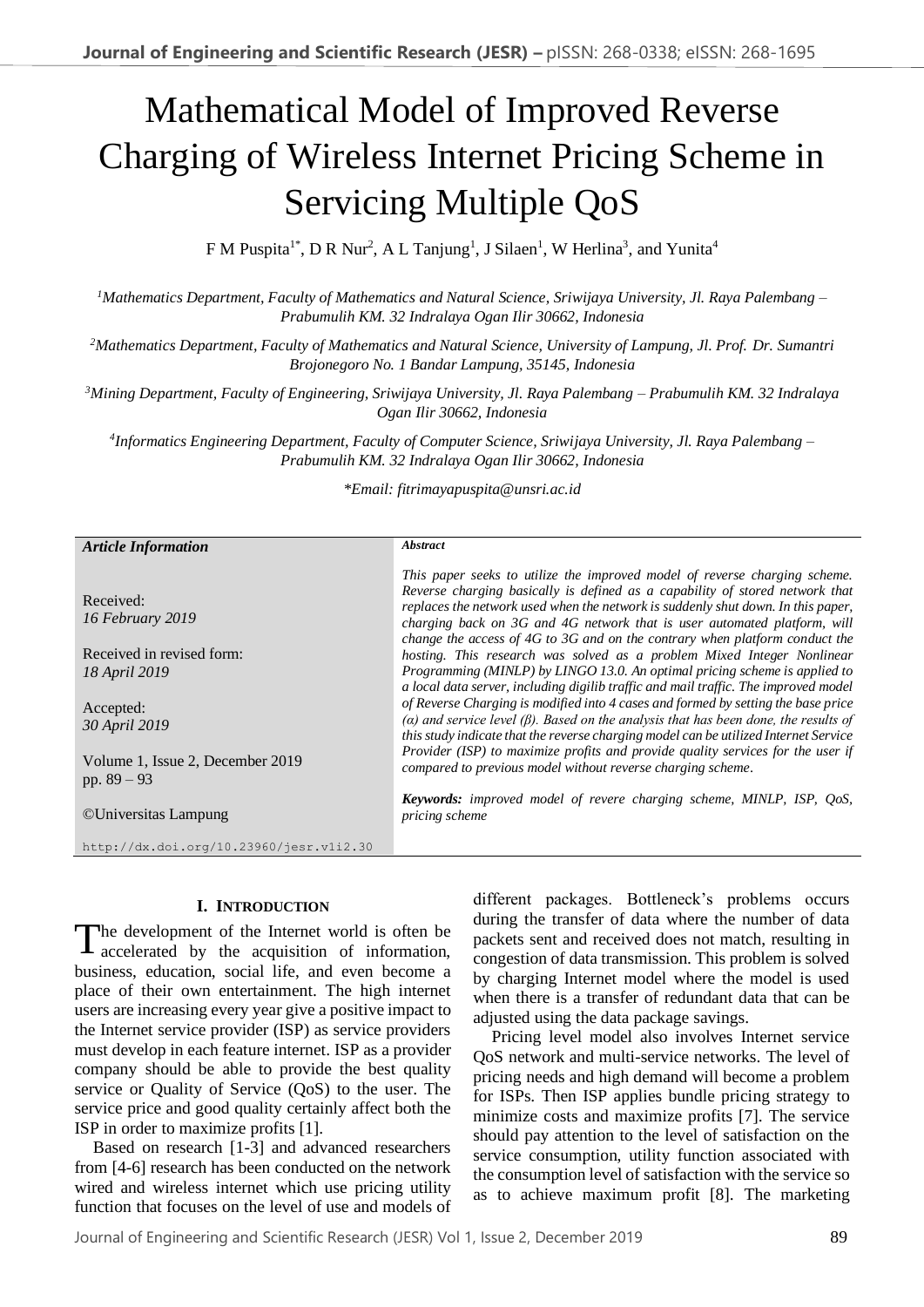strategy using the bundle pricing by combining two or more products into one, as well as to overcome the problems will be diversity and unpredictability of the price level of consumer demand that has been discussed previously [9].

Internet network problems pricing schemes need to consider methods of storage and physical custody. Some research [10,11] discuss the pricing scheme of the Internet by exploiting the model of cloud computing and cloud radio access network (C-RAN). Cloud computing is a model that allows service providers to access information without limits in time or place and is only available when is needed by users [12]. While the C-RAN used the base station exclusively (BTS) stand-alone or centrally connected to the antenna cell to process the radio signals (RRHS) of processing digital (BBU) and send it to the core network / radio antenna towers [13].

Reverse charging method is the introduction of service quality and one ISP-to-ISP customers only do speed of access of the user, the charging scheme focuses on charging, so it is not allowed others to do the reverse charging. For high-speed data transmission with the necessary applications to connect customers to the Internet that would allow a different quality (OoS) [14].

Other method of charging has a benefit for subscription fees and the cost of sessions each in turn consists of component set-up and recurring component to the user [15]. In reverse charging model, collections of other users are able to reduce congestion and get the satisfaction of users [16]. Reverse charging is focused on 3G and 4G networks turnover while doing the hosting. This situation will be replaced automatically influenced by the distance of the user to the main antenna. To adjust the price, ISPs must fully understand that the QoS affects the willingness of users to use the product but ISPs cannot improve the quality of service indefinitely because of limited network resources such as bandwidth, capacity, delay, jitter and utilization.

This study attempts to further study and analyze the network-pricing scheme by applying reverse charging models. Reverse charging models themselves will be simplified into a mathematical model to determine the objective function and constraint functions. MINLP (Mixed Integer Linear Programming) is a linear programming model to optimize goal. In MINLP process, the objective function is determined first. The optimal solution of MINLP lies in a majority of decision variable to be integers. This research uses 4 cases as a comparison of the data result and is applied to local data server namely digital library and information systems.

### **II. MATERIALS AND METHODS**

The calculation of the amount of bandwidth consumption will be settled using optimization model

of MINLP in which LINGO 13.0 will simulate formulas and research results. The optimization model is established based on parameters and variables that will be used to solve optimization problems. An pricing scheme is aplied a local data server, including digilib and mail traffics.

#### **III. RESULTS AND DISCUSSIONS**

Results should be presented in tables and figures in order to highlight all findings. Author should compare their findings to other published articles. All tables and figures should be cited or referred in the body text.

Detail information regarding the manuscript preparation is presented as follows.

Basically, the optimization model used is based[5]. The proposed improved model is as follows. First case is when  $\alpha$  and  $\beta$  are fixed, based on eq. (1).

$$
\text{Max } R = \sum_{i=1}^{2} (\alpha + \beta I_i) p_i x_i \tag{1}
$$

Subject to:

$$
I_i d_i x_i \le a_i C, i=1, 2
$$
 (2)

$$
\sum_{i=1}^{2} I_i d_i x_i \le a_i C, i = 1, 2
$$
 (3)

$$
\sum_{i=1}^{2} a_i = 1, i = 1, 2 \tag{4}
$$

$$
m_i \le I_i \le 1, i = 1, 2 \tag{5}
$$

$$
0 \le x_i \le n_i, i = 1, 2 \tag{6}
$$

$$
\{xi\} \text{ integer}, i = 1, 2 \tag{7}
$$

Second case when  $\alpha$  is fixed and  $\beta$  varies:

$$
\text{Max } R = \sum_{i=1}^{2} (\alpha + \beta_i I_i) p_i x_i \tag{8}
$$

With subject to constraint of equation (2) to (7). It may be added new constraints as follows:

$$
\beta_i I_i \ge \beta_{i-1} I_{i-1}, i > 1 \tag{9}
$$

$$
I_i \le \beta_i \le b_i, i = 1, 2 \tag{10}
$$

Further case for  $\alpha$  is fixed and  $\beta$  varies:

$$
\text{Max } R = \sum_{i=1}^{2} (\alpha_i + \beta_i I_i) p_i x_i \tag{11}
$$

With subject to constraint of equation (2) to (7) and equation (9) to (10), it may consider new constraints as follows:

$$
\alpha_i + \beta_i I_i \ge \alpha_{i-1} \beta_{i-1}, i > 1 \tag{12}
$$

$$
c_i \le \alpha_i \le g_i, i = 1, 2 \tag{13}
$$

Last case is for  $\alpha$  is fixed and  $\beta$  varies:

$$
\text{Max } R = \sum_{i=1}^{2} (\alpha_i + \beta I_i) p_i x_i \tag{14}
$$

With subject to constraints of equations (2) to (8) and eq. (14), it may added new constraints as follows:

$$
\alpha_i + l_i \ge \alpha_{i-1} + l_{i-1}, \, i > 1 \tag{15}
$$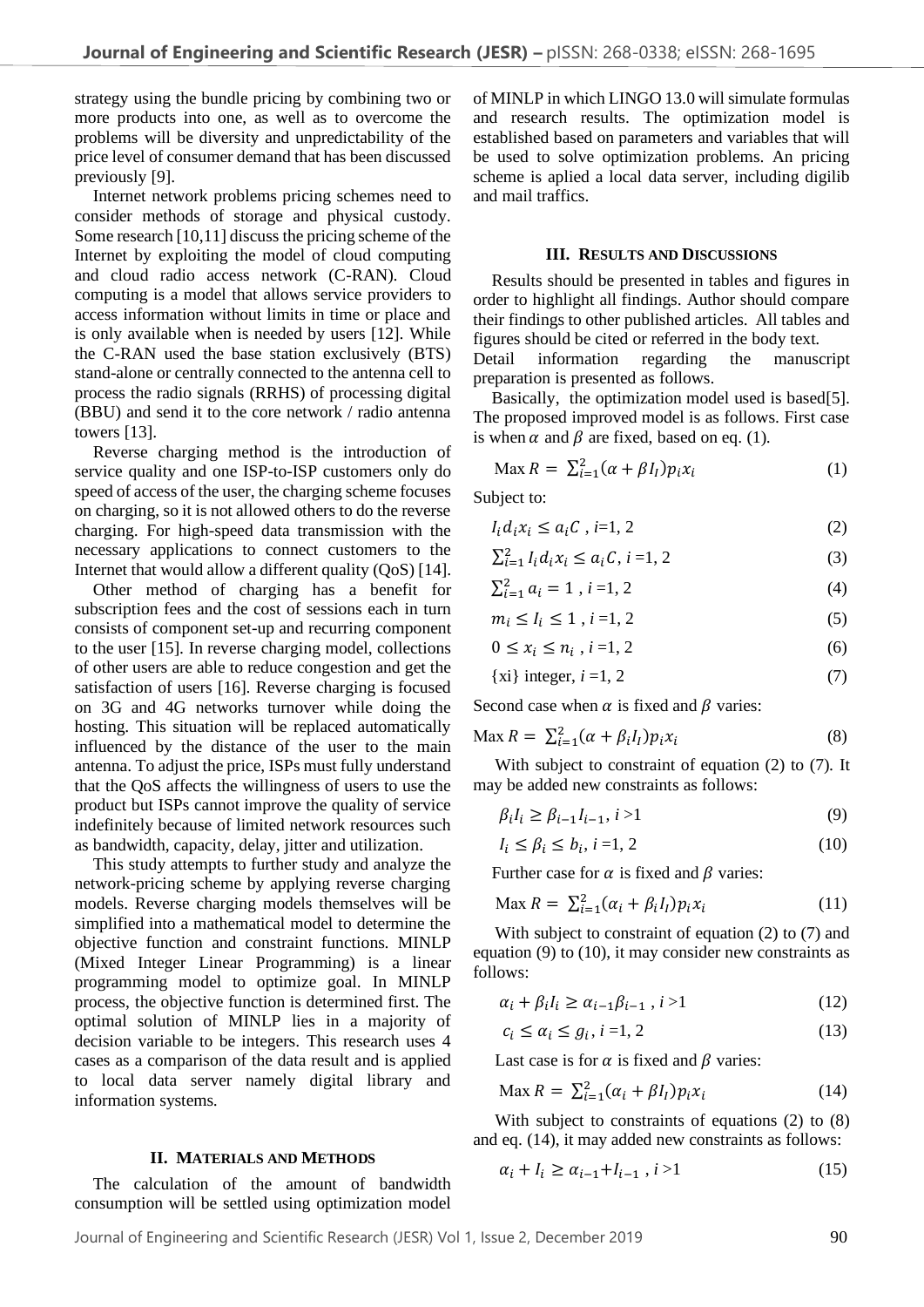In the following calculation, four cases from the above model will be discussed, each case will be distinguished based on the selection of parameters and variables on the function of certain constraints.

## *A. Case 1*

On the case 1, base price of service is  $(\alpha)$  selected as parameter and quality premium  $(\beta)$  is also a parameter in which the Table 1 and 2 presents the parameter and variables, respectively. The parameters and variables are set to satisfy all the condition requires by the Model (1) to (7).

**Table 1**. Parameter for Each Improved Model for Case 1

| <b>Symbol</b>              | <b>Definition</b>                           |
|----------------------------|---------------------------------------------|
| $\alpha$                   | Base price                                  |
|                            | Quality premium                             |
| C                          | Total capacity                              |
| $p_{\scriptscriptstyle i}$ | User price of service $i$                   |
| $d_i$                      | Capacity needed to provide full QoS unit of |
|                            | service i                                   |
| m,                         | Minimum level of QoS for service i          |
|                            | Maximum number of users for service $i$     |

**Table 2**. Variables for Each Improved Model for Case 1

| <b>Symbol</b> | <b>Definition</b>              |  |  |
|---------------|--------------------------------|--|--|
|               | QoS level for service <i>i</i> |  |  |
|               | Number of users of $i$         |  |  |
| а.            | Allocation of network i        |  |  |

# *B. Case 2*

On the Case 2, base price of service *i* is  $(\alpha)$  selected as parameter and quality premium  $i$  ( $\beta$ <sub>i</sub>) selected as variable in which the Table 3 and 4 presents the parameter and variables, respectively. The parameters and variables are set to satisfy all condition required by the constraints of (8) to (10).

**Table 3.** Parameter for Each Improved Model for Case 2

| <b>Symbol</b> | <b>Definition</b>                            |  |  |  |
|---------------|----------------------------------------------|--|--|--|
| $\alpha$      | Base price                                   |  |  |  |
| C             | Total capacity                               |  |  |  |
| $p_i$         | User price of service $i$                    |  |  |  |
| $d_i$         | Capacity needed to provide full QoS unit of  |  |  |  |
|               | service i                                    |  |  |  |
| $m_i$         | Minimum level of QoS for service i           |  |  |  |
| $n_i$         | Maximum number of users for service <i>i</i> |  |  |  |
|               | Maximum of quality premium for service $i$   |  |  |  |

**Table 4.** Variables for Each Improved Model for Case 2

| <b>Symbol</b> | <b>Definition</b>                    |
|---------------|--------------------------------------|
|               | QoS level for service $i$            |
|               | Number of users of $i$               |
| a,            | Allocation of network i              |
|               | Quality premium for service <i>i</i> |

**Table 5.** Parameter for Each Improved Model for Case 3

| <b>Symbol</b> | <b>Definition</b>                             |
|---------------|-----------------------------------------------|
| C             | Total capacity                                |
| $p_i$         | User price of service $i$                     |
| $d_i$         | Capacity needed to provide full QoS unit of   |
|               | service <i>i</i>                              |
| m,            | Minimum level of QoS for service i            |
| $n_i$         | Maximum number of users for service $i$       |
| $b_i$         | Maximum quality premium value for service $i$ |
| $g_i$         | Maximum level of QoS for service i            |
| $c_i$         | Minimum quality premium value for service $i$ |

## *C. Case 3*

On case 3, base price of service *i* is  $(\alpha_i)$  selected as variables and quality premium  $i(\beta_i)$  is also selected as variable presented on Table 5 and 6 of the parameter and variables respectively. The parameters and variables are set to satisfy all the condition requires by the constraints  $(11)$  to  $(13)$ .

**Table 6.** Variables for Each Improved Model for Case 3

| <b>Symbol</b> | <b>Definition</b>               |  |  |
|---------------|---------------------------------|--|--|
|               | OoS level for service <i>i</i>  |  |  |
|               | Number of users of i            |  |  |
| a.            | Allocation of network <i>i</i>  |  |  |
|               | Quality premium for service $i$ |  |  |
|               | Base price for service <i>i</i> |  |  |

# *D. Case 4*

On the case 4, base price of service *i* is  $(\alpha_i)$  selected as variables and quality premium  $(\beta)$  selected as parameter in which the Table 7 and 8 presents the parameter and variables respectively. The parameters and variables are set to satisfy all the condition requires by the equations (14) to (15).

**Table 7.** Parameter for Each Improved Model for Case 4

| <b>Symbol</b> | <b>Definition</b>                             |
|---------------|-----------------------------------------------|
|               | <b>Quality Premium</b>                        |
|               | <b>Total Capacity</b>                         |
| $p_i$         | User price of service $i$                     |
| $d_i$         | Capacity needed to provide full QoS unit of   |
|               | service <i>i</i>                              |
| $m_i$         | Minimum level of QoS for service i            |
| $n_i$         | Maximum number of users for service i         |
| b;            | Maximum quality premium value for service $i$ |
| Яi            | Maximum level of QoS for service i            |
|               | Minimum quality premium value for service $i$ |

**Table 8.** Variabel for Each Improved Model for Case 4

| <b>Symbol</b> | <b>Definition</b>         |
|---------------|---------------------------|
|               | QoS level for service $i$ |
|               | Number of users of $i$    |
| a,            | Allocation of network i   |
| $\alpha_i$    | Base price of service i   |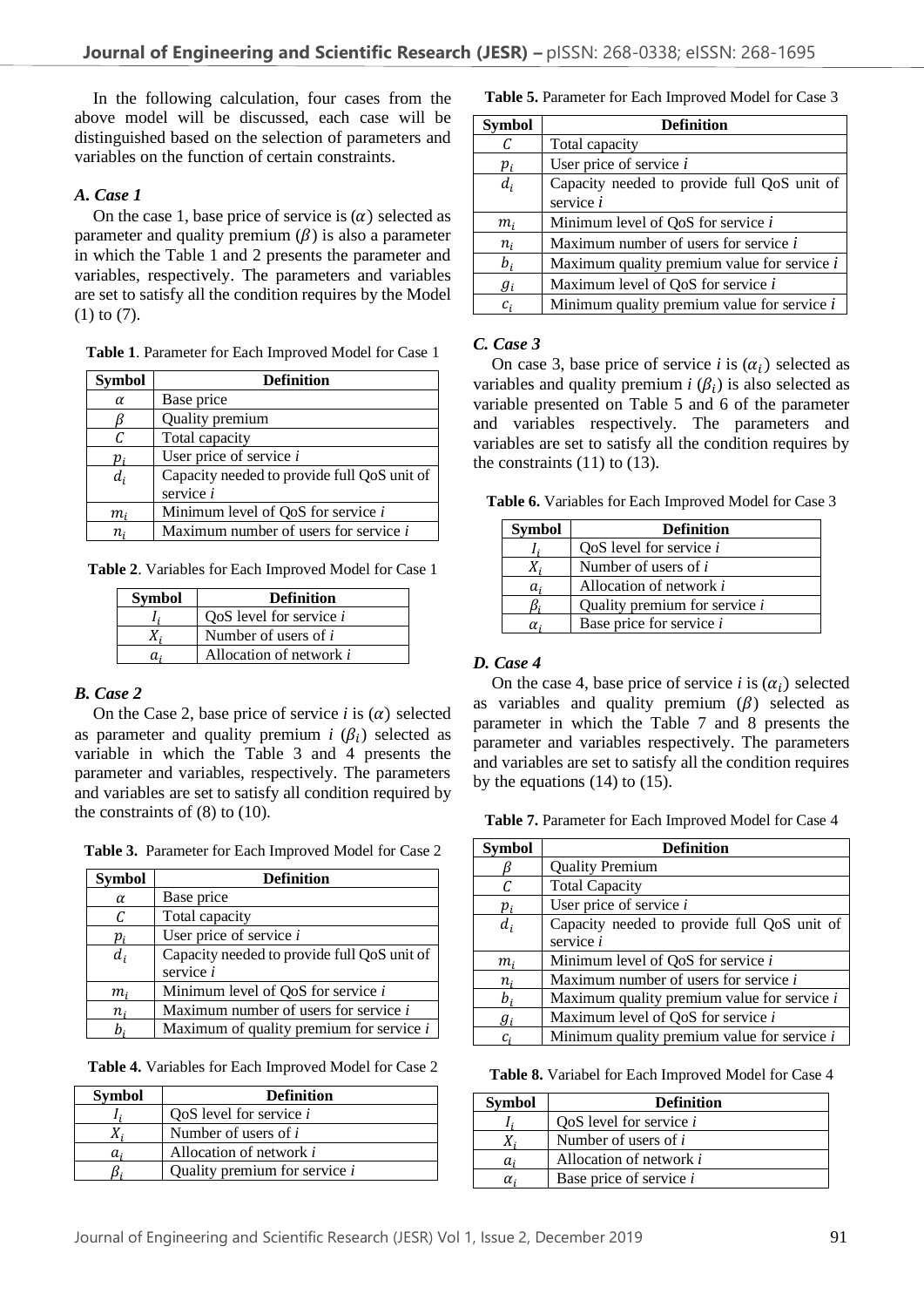To solve the models presented in Eq.  $(1)-(7)$ , we give the numerical example of parameters and it is solved numerically by using LINGO 13.0. In Table 9, we give the numerical value of the parameters.

The solver status for each case is obtained like stated in Table 10. For the decision variables, the solution for each case is presented in Table 11.

| Parameter | Value  | Parameter      | <b>Value</b> |  |
|-----------|--------|----------------|--------------|--|
| α         | 0.1    | $n_{1}$        | 10           |  |
|           | 0.5    | $n_{2}$        | 10           |  |
| С         | 350000 | b.             | 0.5          |  |
| $p_{1}$   | 45     | b,             | 0.5          |  |
| p,        | 15     | т.             | 0.01         |  |
| $g_1$     | 1.5    | m <sub>2</sub> | 0.01         |  |
| $g_2$     | 1.5    | c <sub>2</sub> |              |  |
| c.        | 0      | d              | 4.24         |  |
|           |        | a.             | 1.87         |  |

**Table 9**. Numerical Example

| <b>Solver</b>     | Value            |                  |                  |                  |
|-------------------|------------------|------------------|------------------|------------------|
| <b>Status</b>     | Case 1           | Case 2           | Case 3           | Case 4           |
| Model<br>Class    | <b>MINLP</b>     | <b>MINLP</b>     | <b>MINLP</b>     | <b>MINLP</b>     |
| <b>State</b>      | Local<br>Optimal | Local<br>Optimal | Local<br>Optimal | Local<br>Optimal |
| Objective         | 270              | 337.5            | 787.5            | 450              |
| <b>Iterations</b> | 27               | 29               | 8                | 36               |

**Table 11.** Solution Models

| <b>Variable</b> | <b>Value</b> |        |        |        |
|-----------------|--------------|--------|--------|--------|
|                 | Case 1       | Case 2 | Case 3 | Case 4 |
|                 | 1            | 0.5    | 0.5    | 1      |
|                 | 0.505        | 0.5    | 0.5    |        |
| $X_{1}$         | 10           | 10     | 10     | 10     |
| $X_2$           | 0            |        |        |        |
| $a_{1}$         | 1            | 1      | 1      | 1      |
| a <sub>2</sub>  |              |        |        |        |
| $\alpha_{1}$    |              |        | 1.5    | 0.5    |
| $\alpha$ ,      |              |        | 1.5    | 0.5    |
|                 |              | 0.5    |        |        |
|                 |              | 0.5    | 0.5    |        |

Table 1 to 8 define each variable and parameters and shows the differences for each case base on available possibility. The 10-11 Table shows the result of solving the model with 4 existing cases using LINGO program. In case 1 optimization model is MINLP with optimum result of 270. In case 1, base price of service is  $(\alpha)$ selected as parameter and quality premium  $(\beta)$  is also a parameter. In case 2 optimization model is MINLP with optimum result of 337.5.

In case 2, base price of service *i* is  $(\alpha)$  selected as parameter and quality premium  $i$  ( $\beta_i$ ) selected as variable. In case 3 optimization model is MINLP with

optimum result of 787.5. In case 3, base price of service *i* is  $(\alpha_i)$  selected as variables and quality premium *i*  $(\beta_i)$ is also selected as variable.

Optimization model is MINLP with optimum result of 450. The optimization model is MINLP with optimum result of 787.5. In the case 4, base price of service *i* is  $(\alpha_i)$  selected as variables and quality premium  $(\beta)$  selected as parameter.

#### **IV. CONCLUSIONS**

Prepare the conclusion in a single paragraph without reference. Conclusion should be prepared in a complete sentence and paragraph without numbers or pointers. Please inform the future study or application of the current findings. Based on the solution of reverse charging model using LINGO software, the optimum result obtained from the model is that in case 3 the optimum result is 787.5 unity of time. Of our four cases we obtained same type of model which is MINLP.

#### A**CKNOWLEDGMENT**

The research leading to this study is financially supported by Sriwijaya University for support through Hibah Penelitian Unggulan Kompetitif Tahun 2018.

#### **REFERENCES**

- [1] J. Byun and S. Chatterjee. (2004). A strategic pricing for quality of service (QoS) network business. Proceedings of 10<sup>th</sup> Americas Conference on Information Systems, New York, USA, 2004.
- [2] S. Sain and S. Herpers. (2003). Profit Maximisation in Multi Service Network an Optimisation Model. Proceedings11th European Conference on Information System ECIS 2003, Naples, Italy, 2003.
- [3] W. Yang, "Pricing Network Resources in Differentiated Service Networks," School of electrical and Computer Engineering, Georgia Institute of Technology, 2004, pp. 1-111.
- [4] F. M. Puspita, K. Seman, B. M. Taib, and Z. Shafii. (2013). Improved Models of Internet Charging Scheme of Multi bottleneck Links in Multi QoS Networks, Australian Journal of Basic and Applied Sciences. Vol. 7 (7) pp. 928-937.
- [5] F. M. Puspita, K. Seman, B. M. Taib, and Z. Shafii. (2013). Improved Models of Internet Charging Scheme of Single Bottleneck Link in Multi QoS Networks. Journal of Applied Sciences, Vol. 13 (4) pp.572-579.
- [6] F. M. Puspita and M. Ulfa. (2016). The New Approach of Bundle-Pricing Scheme Models by Using Branch and Bound Solver. Proceedings of The 1st International Conference on South East Asia Studies (ICSEAS 2016) Universitas Trilogi, Jakarta, Indonesia.
- [7] S. Viswanathan and G. Anandalingam. (2005). Pricing strategies for information goods. Sadhana. Vol. 30 (2- 3), pp. 257-274.